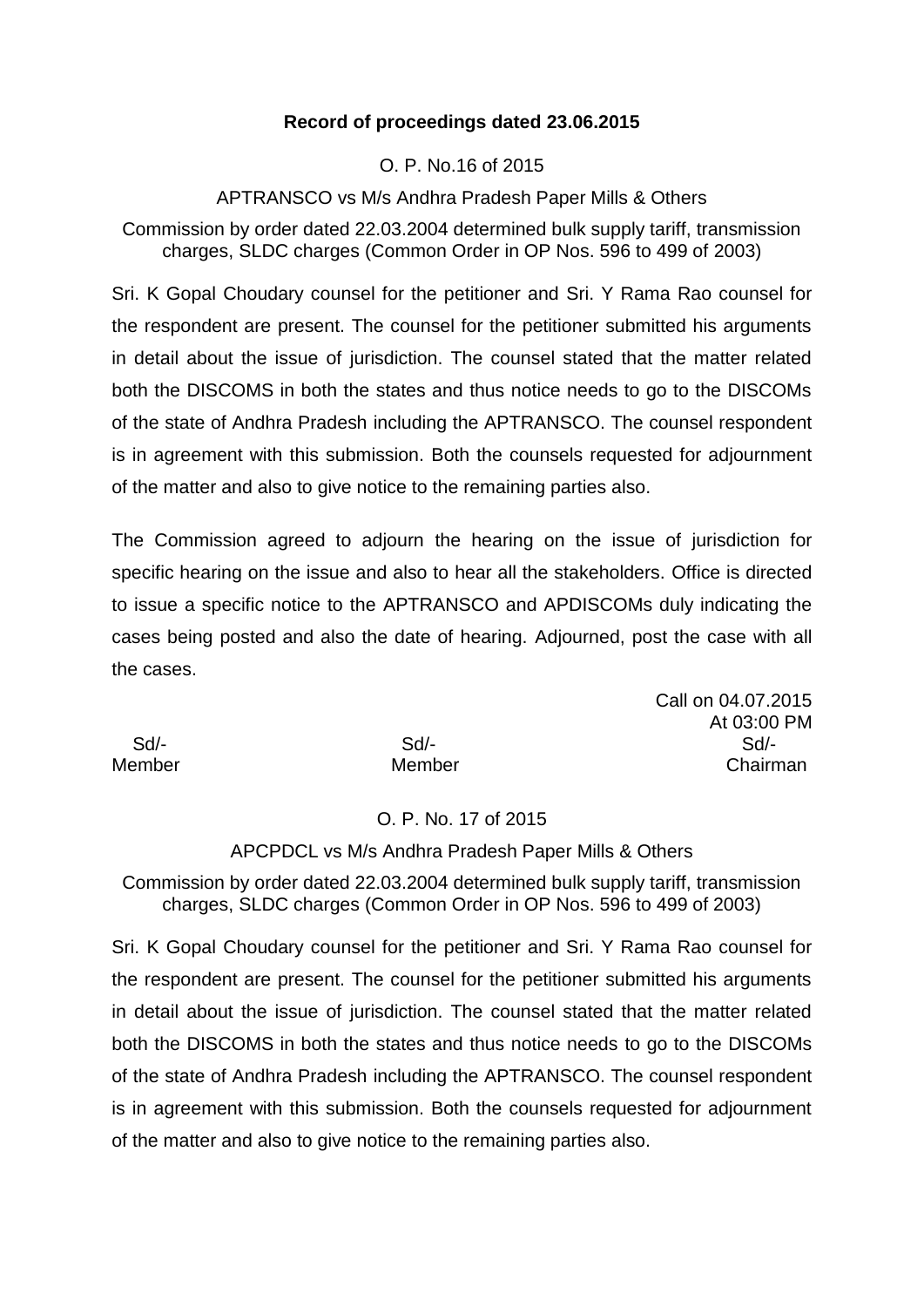The Commission agreed to adjourn the hearing on the issue of jurisdiction for specific hearing on the issue and also to hear all the stakeholders. Office is directed to issue a specific notice to the APTRANSCO and APDISCOMs duly indicating the cases being posted and also the date of hearing. Adjourned, post the case with all the cases.

Call on 04.07.2015 At 03:00 PM Sd/- Sd/- Sd/- Member Member Chairman

## O. P. No. 18 of 2015

APNPDCL vs M/s Andhra Pradesh Paper Mills & Others

Commission by order dated 22.03.2004 determined bulk supply tariff, transmission charges, SLDC charges (Common Order in OP Nos. 596 to 499 of 2003)

Sri. K Gopal Choudary counsel for the petitioner and Sri. Y Rama Rao counsel for the respondent are present. The counsel for the petitioner submitted his arguments in detail about the issue of jurisdiction. The counsel stated that the matter related both the DISCOMS in both the states and thus notice needs to go to the DISCOMs of the state of Andhra Pradesh including the APTRANSCO. The counsel respondent is in agreement with this submission. Both the counsels requested for adjournment of the matter and also to give notice to the remaining parties also.

The Commission agreed to adjourn the hearing on the issue of jurisdiction for specific hearing on the issue and also to hear all the stakeholders. Office is directed to issue a specific notice to the APTRANSCO and APDISCOMs duly indicating the cases being posted and also the date of hearing. Adjourned, post the case with all the cases.

Call on 04.07.2015 At 03:00 PM Sd/- Sd/- Sd/- Member Member Chairman

O. P. No. 19 of 2015

APTRANSCO vs M/s Small Hydro Power Developers' Association & Others Commission by order dated 22.03.2005 determined bulk supply tariff, transmission charges, SLDC charges (Common Order in OP Nos. 30 to 34 of 2004)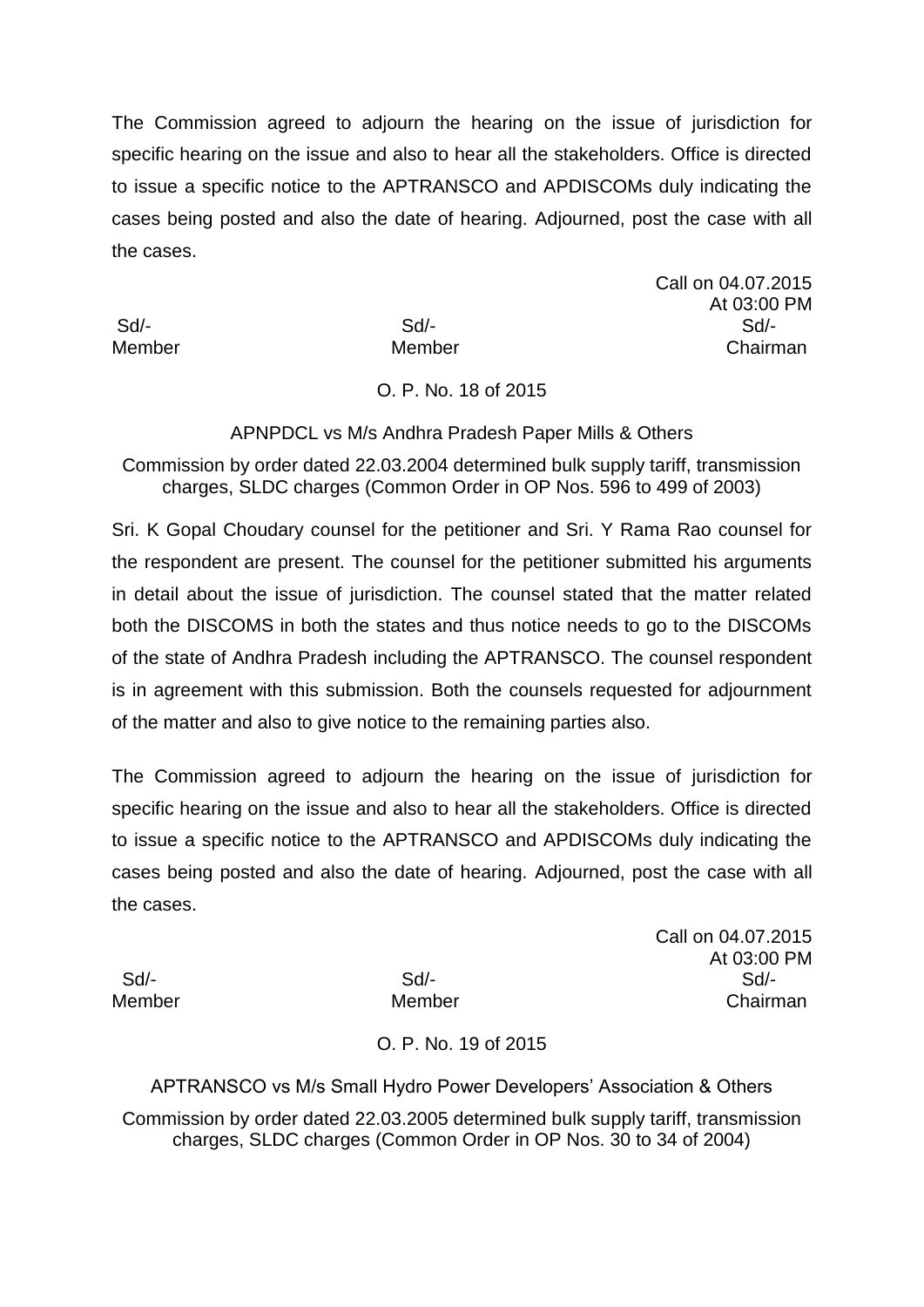Sri. K Gopal Choudary counsel for the petitioner and Sri. Y Rama Rao counsel for the respondent are present. The counsel for the petitioner submitted his arguments in detail about the issue of jurisdiction. The counsel stated that the matter related both the DISCOMS in both the states and thus notice needs to go to the DISCOMs of the state of Andhra Pradesh including the APTRANSCO. The counsel respondent is in agreement with this submission. Both the counsels requested for adjournment of the matter and also to give notice to the remaining parties also.

The Commission agreed to adjourn the hearing on the issue of jurisdiction for specific hearing on the issue and also to hear all the stakeholders. Office is directed to issue a specific notice to the APTRANSCO and APDISCOMs duly indicating the cases being posted and also the date of hearing. Adjourned, post the case with all the cases.

Call on 04.07.2015 At 03:00 PM Sd/- Sd/- Sd/- Member Member Chairman

O. P. No. 20 of 2015

APCPDCL vs M/s Small Hydro Power Developers' Association & Others Commission by order dated 22.03.2005 determined bulk supply tariff, transmission charges, SLDC charges (Common Order in OP Nos. 30 to 34 of 2004)

Sri. K Gopal Choudary counsel for the petitioner and Sri. Y Rama Rao counsel for the respondent are present. The counsel for the petitioner submitted his arguments in detail about the issue of jurisdiction. The counsel stated that the matter related both the DISCOMS in both the states and thus notice needs to go to the DISCOMs of the state of Andhra Pradesh including the APTRANSCO. The counsel respondent is in agreement with this submission. Both the counsels requested for adjournment of the matter and also to give notice to the remaining parties also.

The Commission agreed to adjourn the hearing on the issue of jurisdiction for specific hearing on the issue and also to hear all the stakeholders. Office is directed to issue a specific notice to the APTRANSCO and APDISCOMs duly indicating the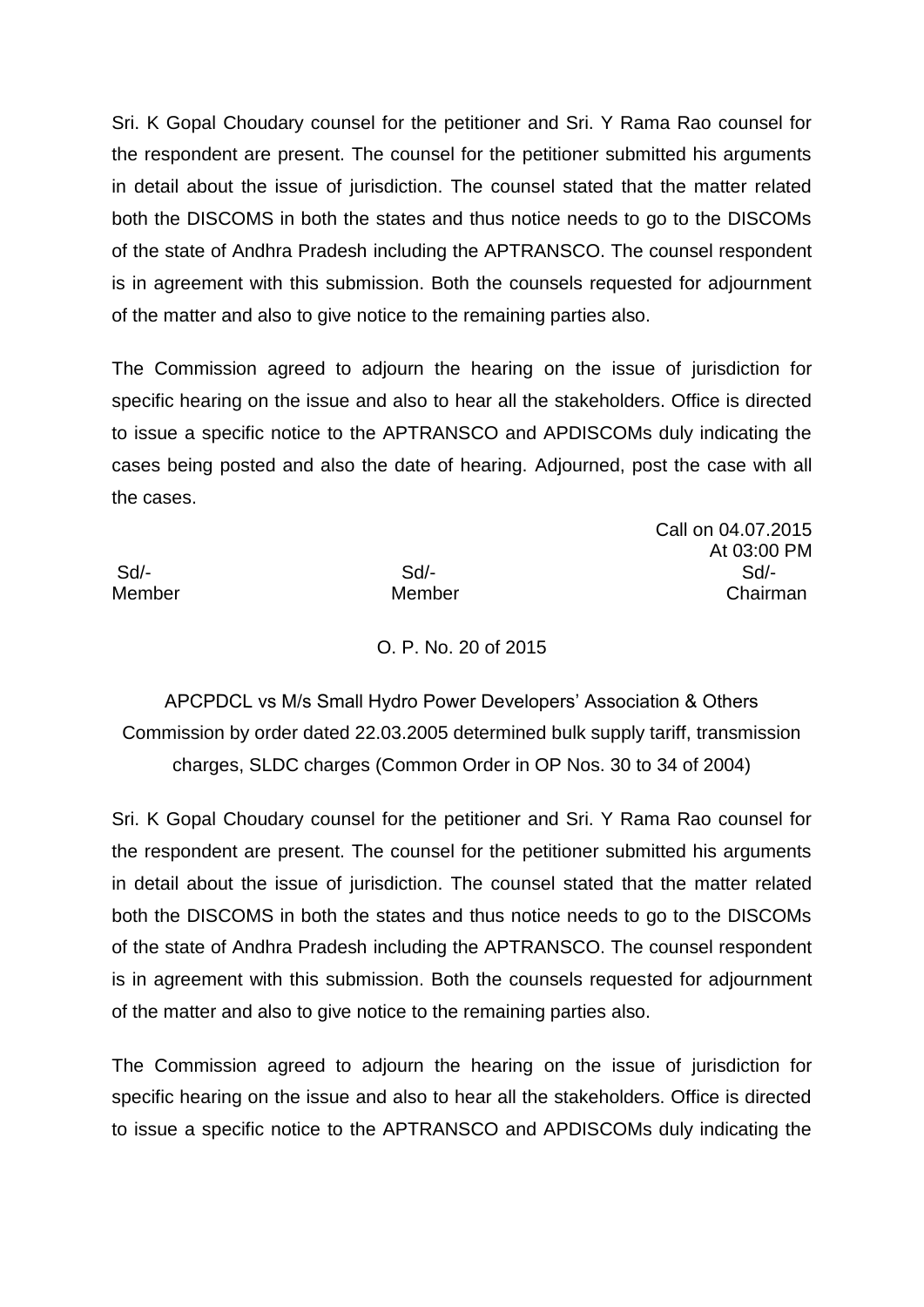Call on 04.07.2015 At 03:00 PM Sd/- Sd/- Sd/- Member Member Chairman

O. P. No. 21 of 2015

APNPDCL vs M/s Small Hydro Power Developers' Association & Others Commission by order dated 22.03.2005 determined bulk supply tariff, transmission charges, SLDC charges (Common Order in OP Nos. 30 to 34 of 2004)

Sri. K Gopal Choudary counsel for the petitioner and Sri. Y Rama Rao counsel for the respondent are present. The counsel for the petitioner submitted his arguments in detail about the issue of jurisdiction. The counsel stated that the matter related both the DISCOMS in both the states and thus notice needs to go to the DISCOMs of the state of Andhra Pradesh including the APTRANSCO. The counsel respondent is in agreement with this submission. Both the counsels requested for adjournment of the matter and also to give notice to the remaining parties also.

The Commission agreed to adjourn the hearing on the issue of jurisdiction for specific hearing on the issue and also to hear all the stakeholders. Office is directed to issue a specific notice to the APTRANSCO and APDISCOMs duly indicating the cases being posted and also the date of hearing. Adjourned, post the case with all the cases.

Call on 04.07.2015 At 03:00 PM Sd/- Sd/- Sd/- Member Member Chairman

O. P. No. 22 of 2015

APTRANSCO vs M/s Small Hydro Power Developers' Association & Others Determination of tariffs including transmission charges. Certain generators questioned the tariff order dated 23.03.2006 in respect of levy of transmission charges.

Sri. K Gopal Choudary counsel for the petitioner and Sri. Y Rama Rao counsel for the respondent are present. The counsel for the petitioner submitted his arguments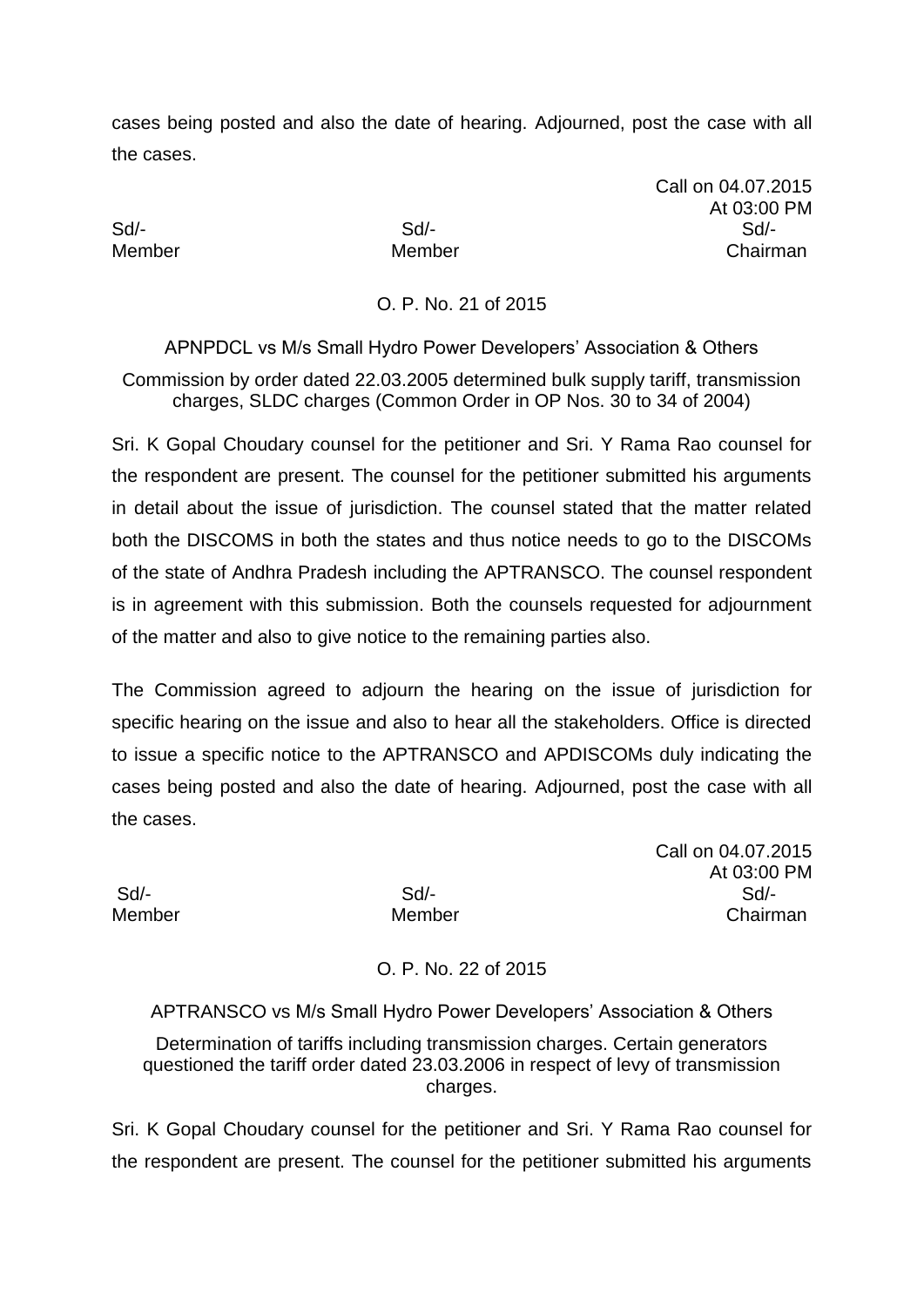in detail about the issue of jurisdiction. The counsel stated that the matter related both the DISCOMS in both the states and thus notice needs to go to the DISCOMs of the state of Andhra Pradesh including the APTRANSCO. The counsel respondent is in agreement with this submission. Both the counsels requested for adjournment of the matter and also to give notice to the remaining parties also.

The Commission agreed to adjourn the hearing on the issue of jurisdiction for specific hearing on the issue and also to hear all the stakeholders. Office is directed to issue a specific notice to the APTRANSCO and APDISCOMs duly indicating the cases being posted and also the date of hearing. Adjourned, post the case with all the cases.

Sd/- Sd/- Sd/- Member Member Chairman

# O. P. No. 23 of 2015

## APCPDCL vs M/s Small Hydro Power Developers' Association & Others Commission by a Common order dated 23.03.2006 determined distribution tariff for control period 2006-07.

Sri. K Gopal Choudary counsel for the petitioner and Sri. Y Rama Rao counsel for the respondent are present. The counsel for the petitioner submitted his arguments in detail about the issue of jurisdiction. The counsel stated that the matter related both the DISCOMS in both the states and thus notice needs to go to the DISCOMs of the state of Andhra Pradesh including the APTRANSCO. The counsel respondent is in agreement with this submission. Both the counsels requested for adjournment of the matter and also to give notice to the remaining parties also.

The Commission agreed to adjourn the hearing on the issue of jurisdiction for specific hearing on the issue and also to hear all the stakeholders. Office is directed to issue a specific notice to the APTRANSCO and APDISCOMs duly indicating the cases being posted and also the date of hearing. Adjourned, post the case with all the cases.

Call on 04.07.2015 At 03:00 PM Sd/- Sd/- Sd/- Member Member Chairman

Call on 04.07.2015

At 03:00 PM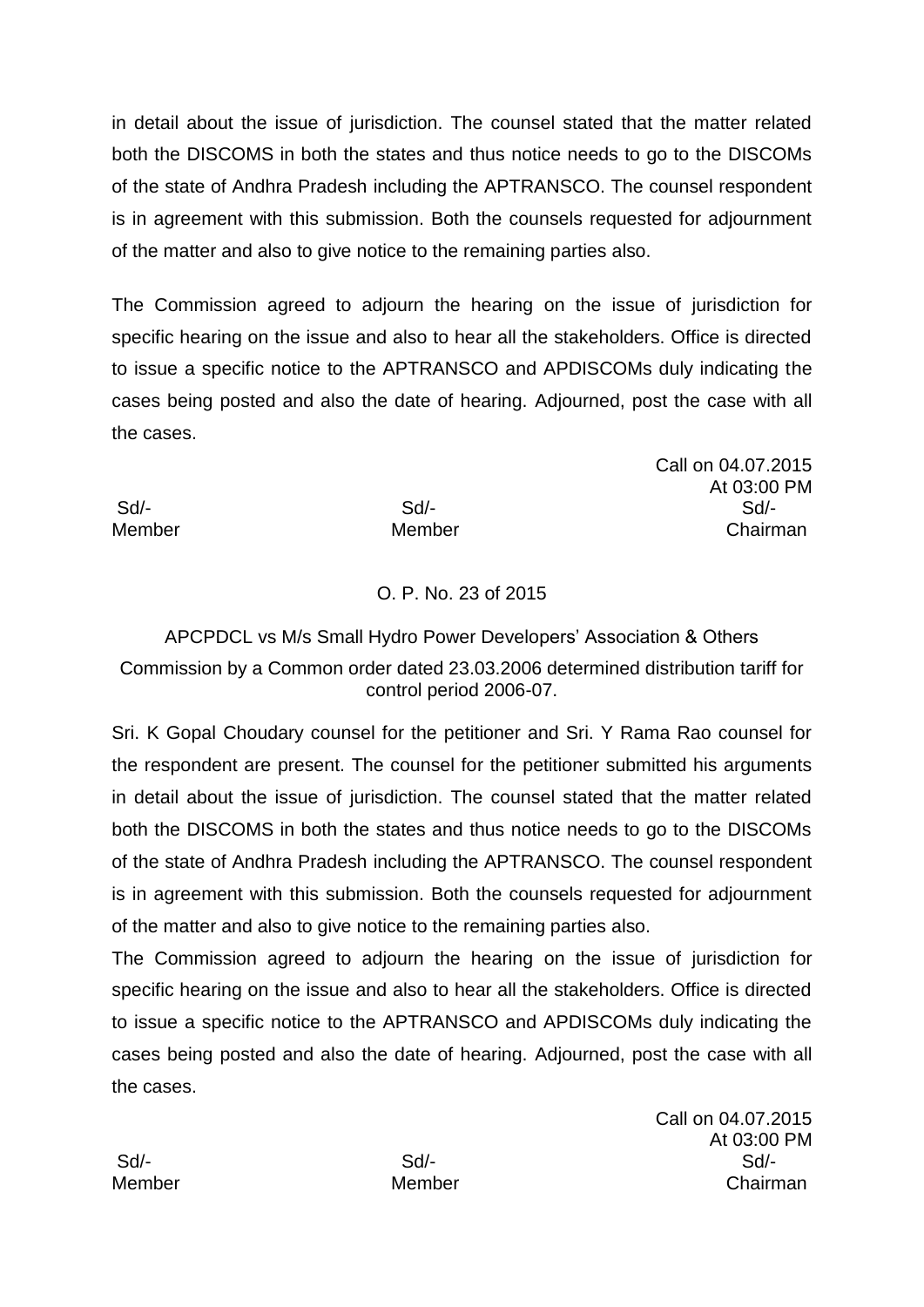## O. P. No. 24 of 2015

APNPDCL vs M/s Small Hydro Power Developers' Association & Others Commission by order dated 22.03.2005 determined bulk supply tariff, transmission charges, SLDC charges (Common Order in OP Nos. 30 to 34 of 2004)

Sri. K Gopal Choudary counsel for the petitioner and Sri. Y Rama Rao counsel for the respondent are present. The counsel for the petitioner submitted his arguments in detail about the issue of jurisdiction. The counsel stated that the matter related both the DISCOMS in both the states and thus notice needs to go to the DISCOMs of the state of Andhra Pradesh including the APTRANSCO. The counsel respondent is in agreement with this submission. Both the counsels requested for adjournment of the matter and also to give notice to the remaining parties also.

The Commission agreed to adjourn the hearing on the issue of jurisdiction for specific hearing on the issue and also to hear all the stakeholders. Office is directed to issue a specific notice to the APTRANSCO and APDISCOMs duly indicating the cases being posted and also the date of hearing. Adjourned, post the case with all the cases.

Call on 04.07.2015 At 03:00 PM Sd/- Sd/- Sd/- Member Member Chairman

## R. P. No. 01 of 2015

#### M/s RPP Ltd. Vs DISCOMS

Petition for reviewing the tariff order dated 20.03.2009 in OP Nos. 17 to 20 of 2009 in respect of wheeling tariff for FY 2009-10 to 2013-14 and RST for FY 2009-10.

Sri. K Gopal Choudary counsel for the petitioner and Sri. Y Rama Rao counsel for the respondent are present. The counsel for the petitioner submitted his arguments in detail about the issue of jurisdiction. The counsel stated that the matter related both the DISCOMS in both the states and thus notice needs to go to the DISCOMs of the state of Andhra Pradesh including the APTRANSCO. The counsel respondent is in agreement with this submission. Both the counsels requested for adjournment of the matter and also to give notice to the remaining parties also.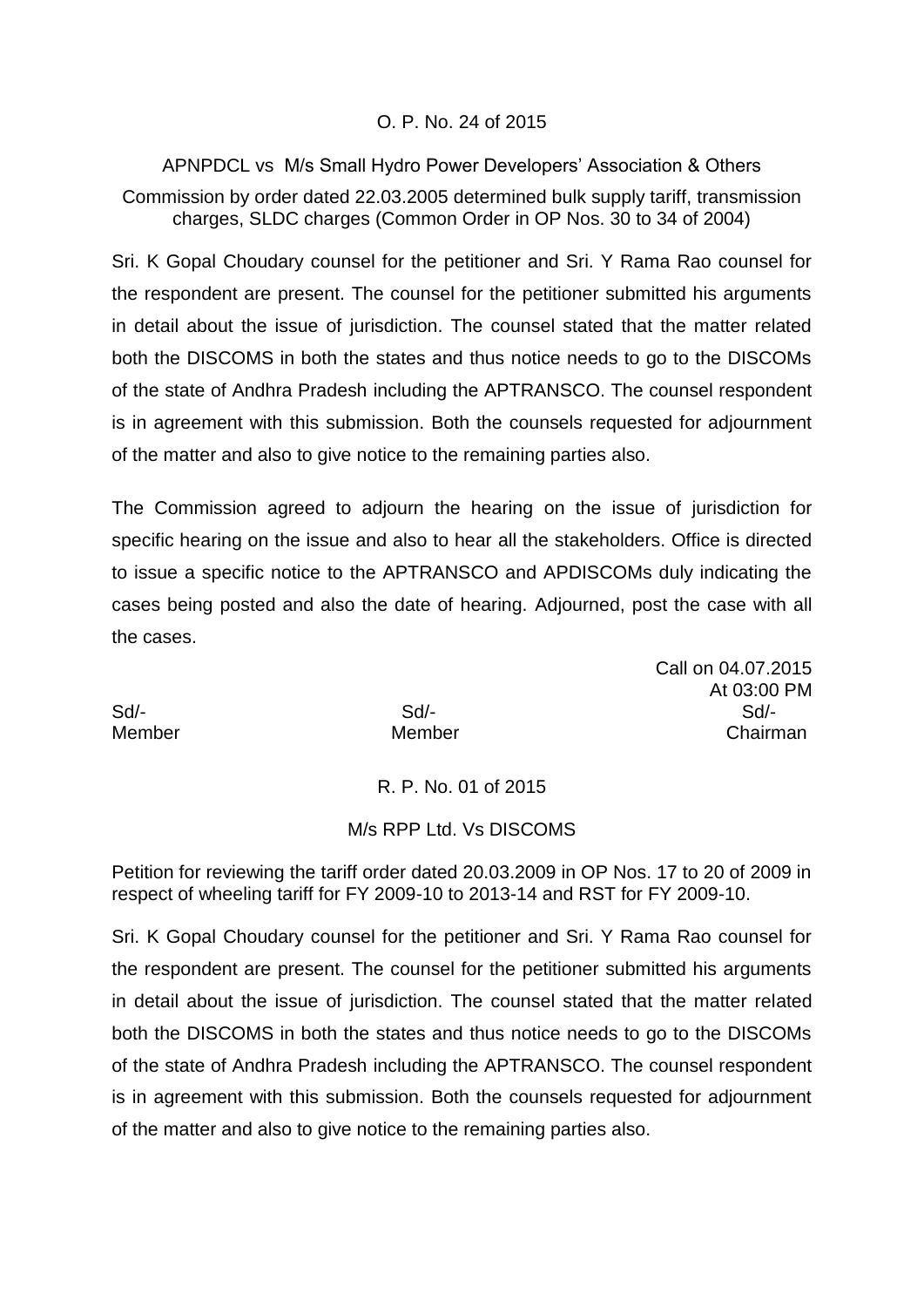The Commission agreed to adjourn the hearing on the issue of jurisdiction for specific hearing on the issue and also to hear all the stakeholders. Office is directed to issue a specific notice to the APTRANSCO and APDISCOMs duly indicating the cases being posted and also the date of hearing. Adjourned, post the case with all the cases.

Call on 04.07.2015 At 03:00 PM Sd/- Sd/- Sd/- Member Member Chairman

## R. P. No. 02 of 2015

#### M/s RPP Ltd. Vs APTRANSCO

Petition for review of tariff order dated 20.03.2009 in OP Nos. 17 to 20 of 2009 in respect of transmission tariff for FY 2009-10 to 2013-14.

Sri. K Gopal Choudary counsel for the petitioner and Sri. Y Rama Rao counsel for the respondent are present. The counsel for the petitioner submitted his arguments in detail about the issue of jurisdiction. The counsel stated that the matter related both the DISCOMS in both the states and thus notice needs to go to the DISCOMs of the state of Andhra Pradesh including the APTRANSCO. The counsel respondent is in agreement with this submission. Both the counsels requested for adjournment of the matter and also to give notice to the remaining parties also.

The Commission agreed to adjourn the hearing on the issue of jurisdiction for specific hearing on the issue and also to hear all the stakeholders. Office is directed to issue a specific notice to the APTRANSCO and APDISCOMs duly indicating the cases being posted and also the date of hearing. Adjourned, post the case with all the cases.

Call on 04.07.2015 At 03:00 PM Sd/- Sd/- Sd/- Member Member Chairman

## R. P. No. 03 of 2015

#### M/s KCP & 2 others Vs APPCC, APTRANSCO & DISCOMS

Petition for review of tariff order dated 20.03.2009 in OP Nos. 17 to 20 of 2009 in respect of wheeling tariff for FY 2009-10 to 2013-14.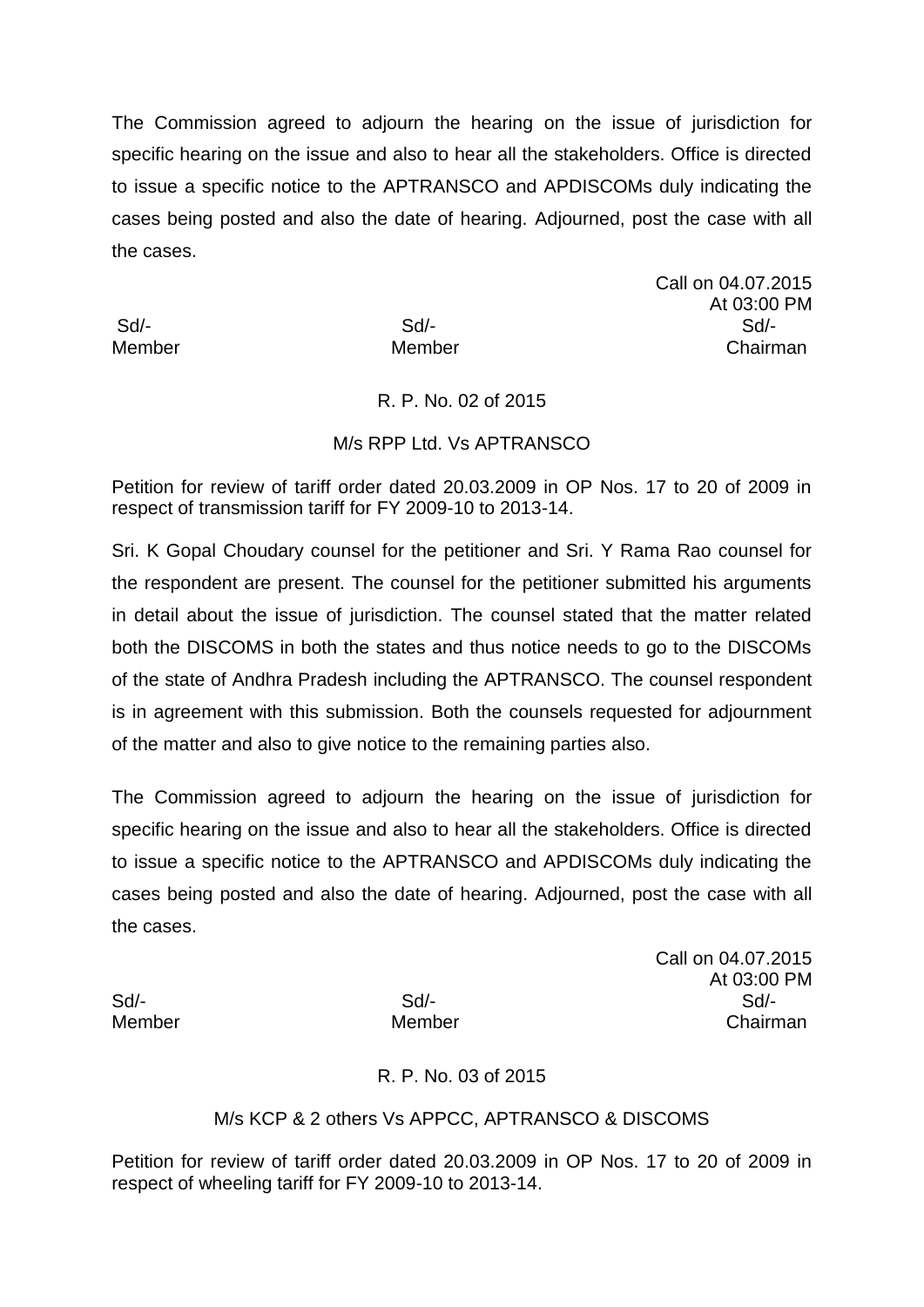Sri. Challa Gunaranjan and Sri. M. K. Viswanath counsel for the petitioner and Sri. Y Rama Rao counsel for the respondent are present. The counsel for the petitioner submitted his arguments in detail about the issue of jurisdiction. The counsel stated that the matter related both the DISCOMS in both the states and thus notice needs to go to the DISCOMs of the state of Andhra Pradesh including the APTRANSCO. The counsel respondent is in agreement with this submission. Both the counsels requested for adjournment of the matter and also to give notice to the remaining parties also.

The Commission agreed to adjourn the hearing on the issue of jurisdiction for specific hearing on the issue and also to hear all the stakeholders. Office is directed to issue a specific notice to the APTRANSCO and APDISCOMs duly indicating the cases being posted and also the date of hearing. Adjourned, post the case with all the cases.

Call on 04.07.2015 At 03:00 PM Sd/- Sd/- Sd/- Member Member Chairman

## R. P. No. 04 of 2015

## M/s KCP & 2 others Vs APPCC, APTRANSCO & DISCOMS

Petition for review of tariff order dated 20.03.2009 in OP Nos. 17 to 20 of 2009 in respect of wheeling tariff for FY 2009-10 to 2013-14.

Sri. Challa Gunaranjan and Sri. M. K. Viswanath counsel for the petitioner and Sri. Y Rama Rao counsel for the respondent are present. The counsel for the petitioner submitted his arguments in detail about the issue of jurisdiction. The counsel stated that the matter related both the DISCOMS in both the states and thus notice needs to go to the DISCOMs of the state of Andhra Pradesh including the APTRANSCO. The counsel respondent is in agreement with this submission. Both the counsels requested for adjournment of the matter and also to give notice to the remaining parties also.

The Commission agreed to adjourn the hearing on the issue of jurisdiction for specific hearing on the issue and also to hear all the stakeholders. Office is directed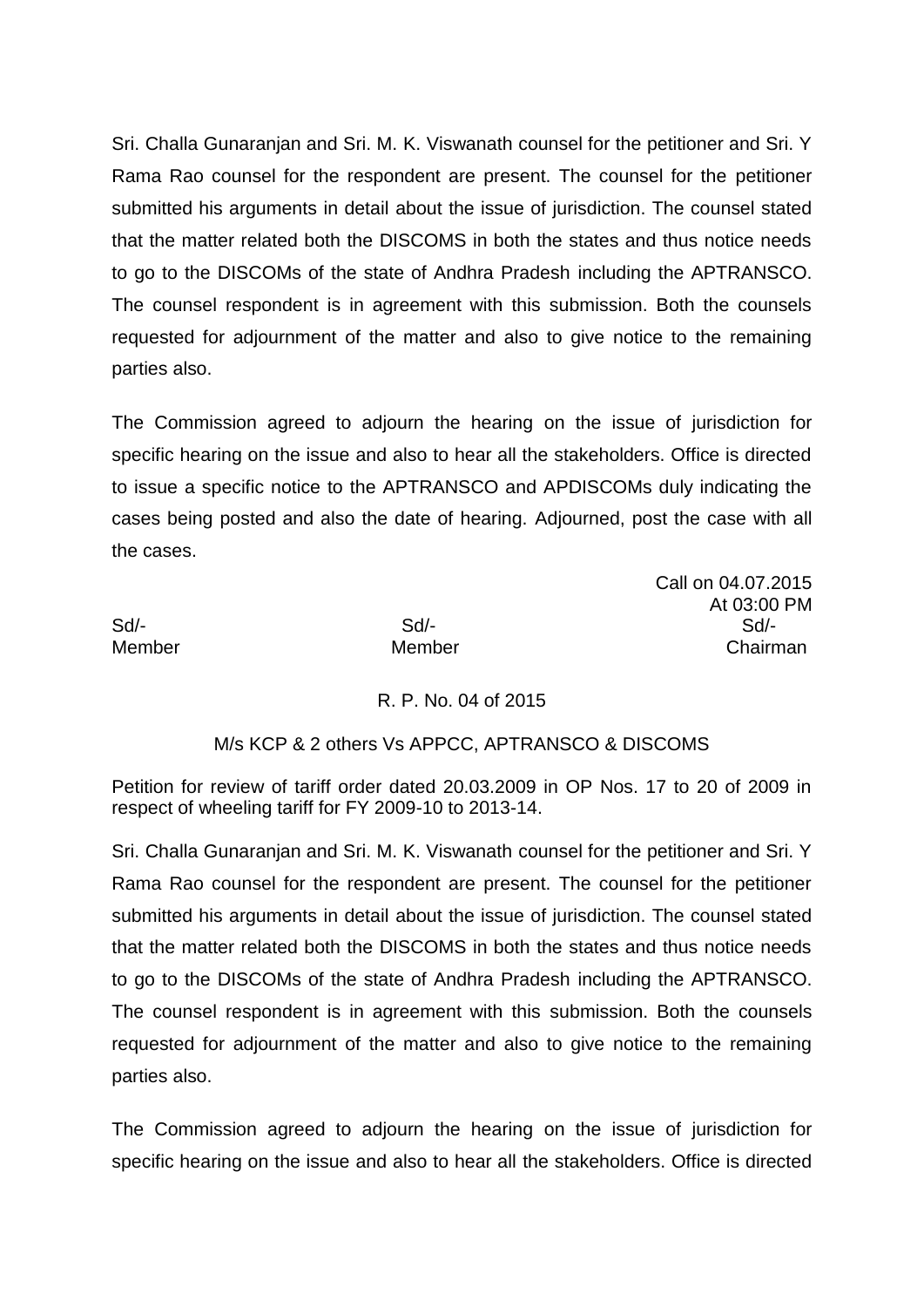to issue a specific notice to the APTRANSCO and APDISCOMs duly indicating the cases being posted and also the date of hearing. Adjourned, post the case with all the cases.

Call on 04.07.2015 At 03:00 PM Sd/- Sd/- Sd/- Member Member Chairman

## R. P. No. 05 of 2015

M/s Small Hydro Power Developers Association & 16 others vs DISCOMS

Petition for review of tariff order dated 20.03.2009 in OP Nos. 17 to 20 of 2009 in respect of wheeling tariff for FY 2009-10 to 2013-14.

Sri. K Gopal Choudary counsel for the petitioner and Sri. Y Rama Rao counsel for the respondent are present. The counsel for the petitioner submitted his arguments in detail about the issue of jurisdiction. The counsel stated that the matter related both the DISCOMS in both the states and thus notice needs to go to the DISCOMs of the state of Andhra Pradesh including the APTRANSCO. The counsel respondent is in agreement with this submission. Both the counsels requested for adjournment of the matter and also to give notice to the remaining parties also.

The Commission agreed to adjourn the hearing on the issue of jurisdiction for specific hearing on the issue and also to hear all the stakeholders. Office is directed to issue a specific notice to the APTRANSCO and APDISCOMs duly indicating the cases being posted and also the date of hearing. Adjourned, post the case with all the cases.

Call on 04.07.2015 At 03:00 PM Sd/- Sd/- Sd/- Member Member Chairman

O. P. No. 25 of 2015

## M/s GVK Industries Ltd. vs DISCOMS & APPCC

Petition u/s 86 (1) (f) of the Electricity Act, 2003 in respect of certain claims amounting to Rs.262 crs.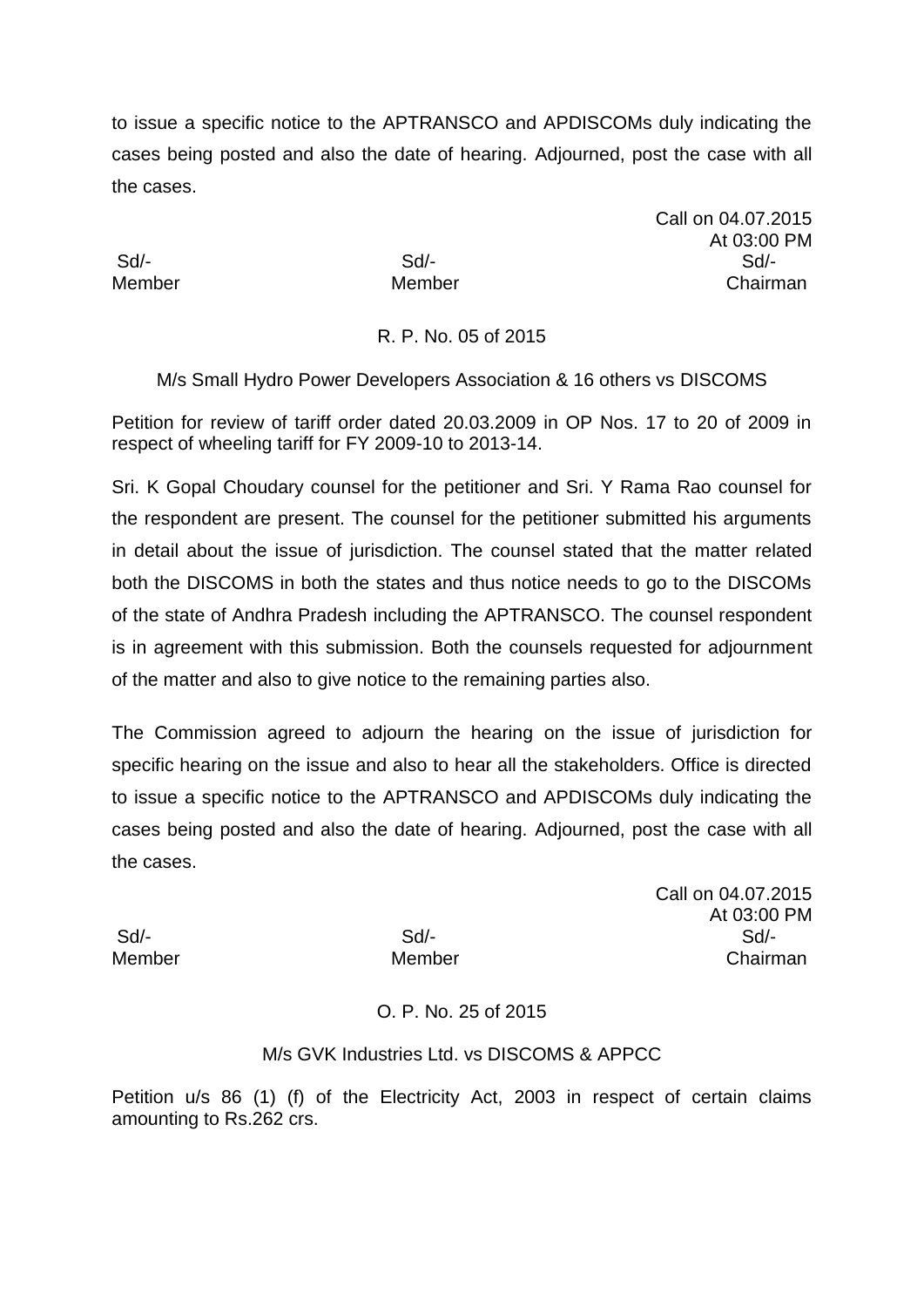Sri. Mannava R K M Sodekar representative for the petitioner and Sri. Y Rama Rao counsel for the respondent are present. The representative for the petitioner adopted the arguments of Sri. K Gopala Choudary Advocate about the issue of jurisdiction. The counsel stated that the matter related both the DISCOMS in both the states and thus notice needs to go to the DISCOMs of the state of Andhra Pradesh including the APTRANSCO. The counsel respondent is in agreement with this submission. Both the parties requested for adjournment of the matter and also to give notice to the remaining parties also.

The Commission agreed to adjourn the hearing on the issue of jurisdiction for specific hearing on the issue and also to hear all the stakeholders. Office is directed to issue a specific notice to the APTRANSCO and APDISCOMs duly indicating the cases being posted and also the date of hearing. Adjourned, post the case with all the cases.

#### Call on 04.07.2015 At 03:00 PM Sd/- Sd/- Sd/- Member Member Chairman

## O. P. No. 26 of 2015

## APTRANSCO & 4 DISCOMS vs M/s GVK Industries Ltd.

Petition u/s 86 of the Electricity Act, 2003 seeking calculation of interest on working capital for computation of fixed charges, limiting the working capital amount to the actual borrowings.

Sri. Y Rama Rao counsel for the petitioner and Sri. Mannava R K M Sodekkar representative for the respondent are present. The representative for the respondent adopted the arguments of Sri. K Gopala Choudary Advocate about the issue of jurisdiction. The counsel stated that the matter related both the DISCOMS in both the states and thus notice needs to go to the DISCOMs of the state of Andhra Pradesh including the APTRANSCO. The counsel petitioner is in agreement with this submission. Both the parties requested for adjournment of the matter and also to give notice to the remaining parties also.

The Commission agreed to adjourn the hearing on the issue of jurisdiction for specific hearing on the issue and also to hear all the stakeholders. Office is directed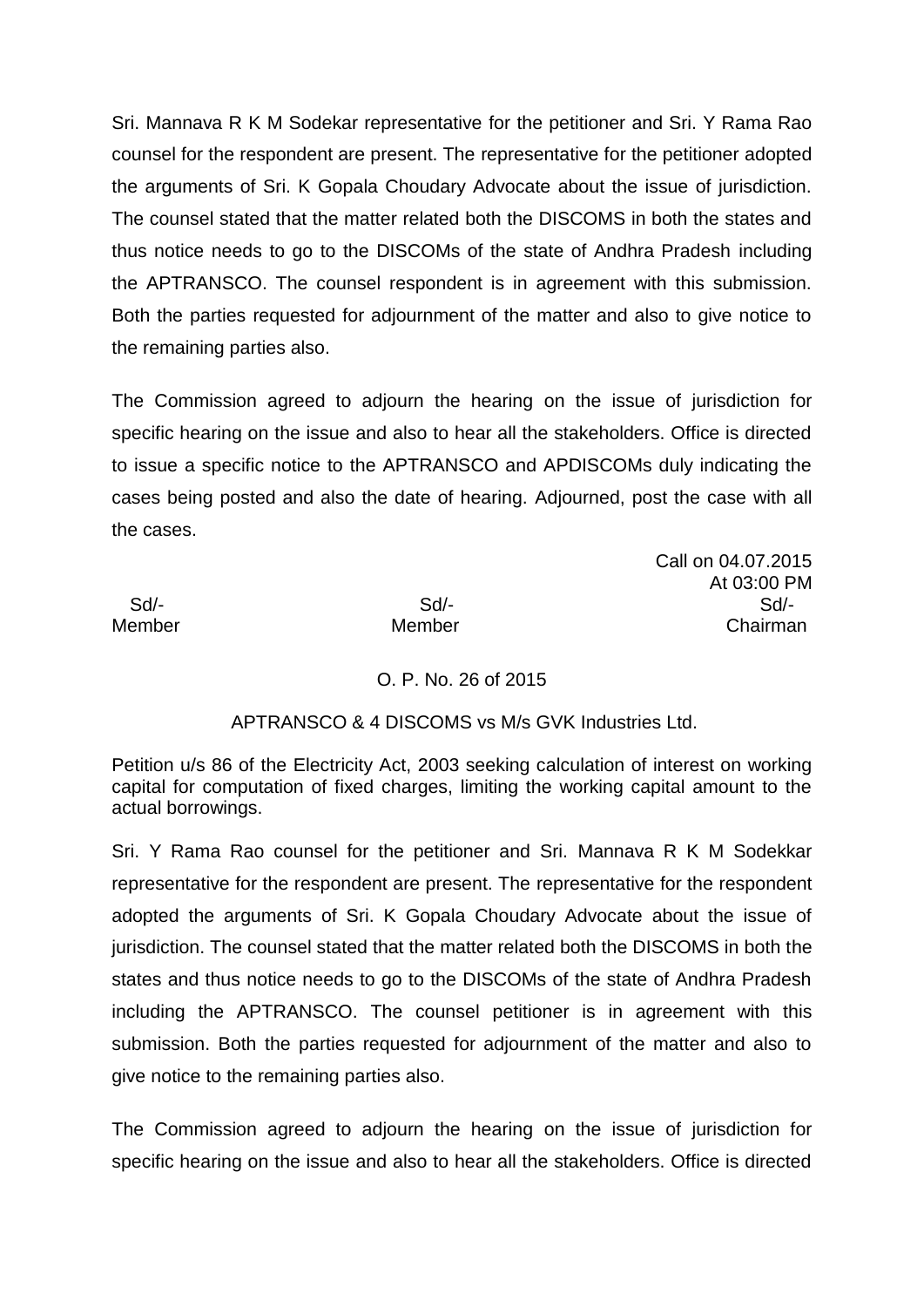to issue a specific notice to the APTRANSCO and APDISCOMs duly indicating the cases being posted and also the date of hearing. Adjourned, post the case with all the cases.

Call on 04.07.2015 At 03:00 PM Sd/- Sd/- Sd/- Member Member Chairman

## O. P. No. 27 of 2015

M/s Lanco Kondapalli Power Ltd. Vs APPCC, APTRANSCO & DISCOMS

Petition u/s 86 (1) (f) of the Electricity Act, 2003 claiming capacity charges payable by the respondents and also interest payable thereon.

Sri. Challa Gunaranjan and Sri. M. K. Viswanath counsel for the petitioner and Sri. Y Rama Rao counsel for the respondent are present. The counsel for the petitioner adopted the arguments of Sri. K. Gopal Choudary Advocate about the issue of jurisdiction. The counsel stated that the matter related both the DISCOMS in both the states and thus notice needs to go to the DISCOMs of the state of Andhra Pradesh including the APTRANSCO. The counsel respondent is in agreement with this submission. Both the counsels requested for adjournment of the matter and also to give notice to the remaining parties also.

The Commission agreed to adjourn the hearing on the issue of jurisdiction for specific hearing on the issue and also to hear all the stakeholders. Office is directed to issue a specific notice to the APTRANSCO and APDISCOMs duly indicating the cases being posted and also the date of hearing. Adjourned, post the case with all the cases.

Call on 04.07.2015 At 03:00 PM Sd/- Sd/- Sd/- Member Member Chairman

## O. P. No. 28 of 2015

## M/s Lanco Kondapalli Power Ltd. Vs APPCC, APTRANSCO & DISCOMS

Petition u/s 62, 86 (1) (f) of the Electricity Act, 2003 claiming finance and procurement costs payable by the respondents together with interest thereon and I.A. No. 4 of 2010 filed by the respondents.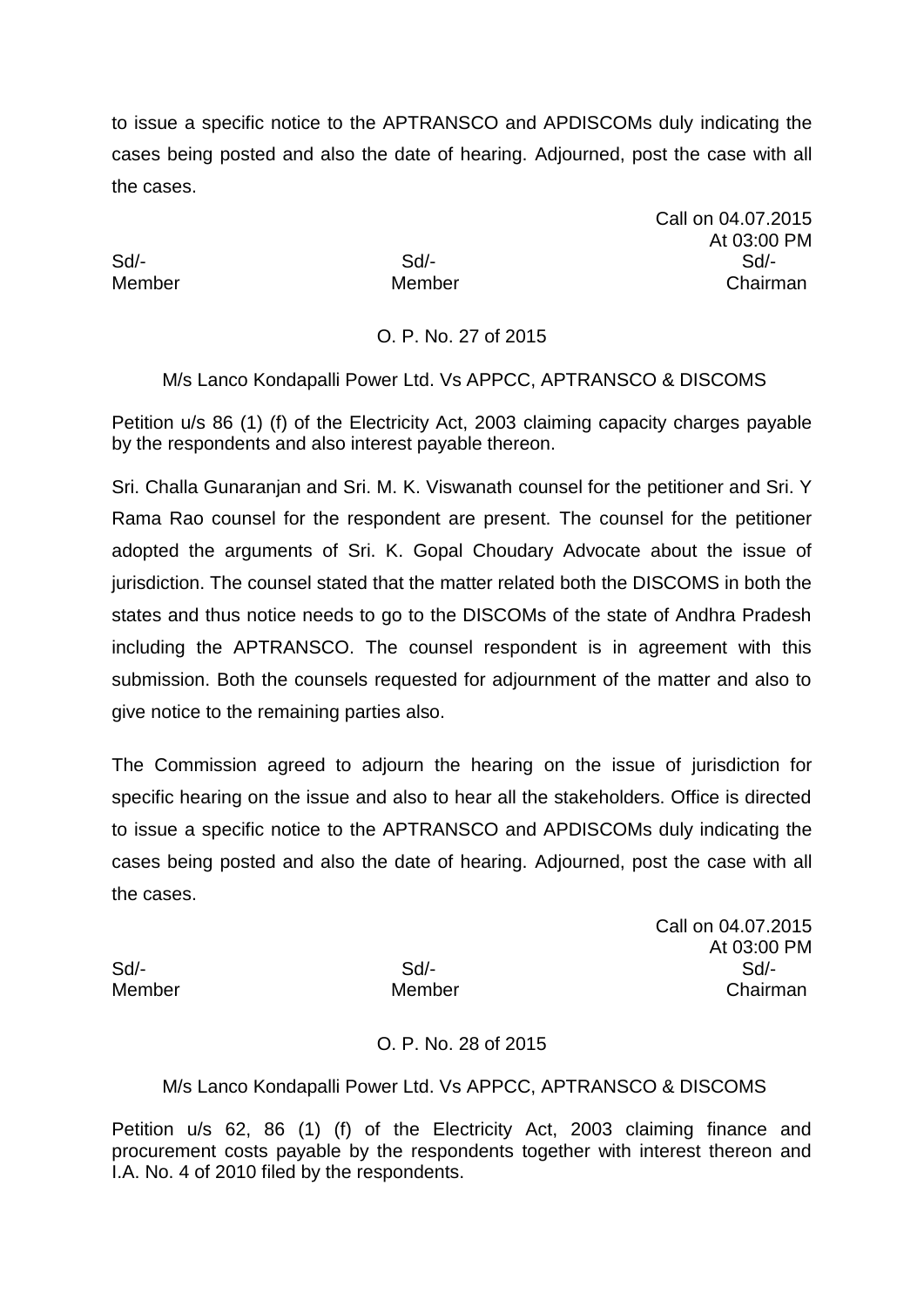Sri. Challa Gunaranjan and Sri. M. K. Viswanath counsel for the petitioner and Sri. Y Rama Rao counsel for the respondent are present. The counsel for the petitioner adopted the arguments of Sri. K. Gopal Choudary Advocate about the issue of jurisdiction. The counsel stated that the matter related both the DISCOMS in both the states and thus notice needs to go to the DISCOMs of the state of Andhra Pradesh including the APTRANSCO. The counsel respondent is in agreement with this submission. Both the counsels requested for adjournment of the matter and also to give notice to the remaining parties also.

The Commission agreed to adjourn the hearing on the issue of jurisdiction for specific hearing on the issue and also to hear all the stakeholders. Office is directed to issue a specific notice to the APTRANSCO and APDISCOMs duly indicating the cases being posted and also the date of hearing. Adjourned, post the case with all the cases.

Call on 04.07.2015 At 03:00 PM Sd/- Sd/- Sd/- Member Member Chairman

## O. P. No. 33 of 2015

APTRANSCO & 4 DISCOMS vs M/s Spectrum Power Generation Ltd.

Petition u/s 86 (1) (b) of the Electricity Act, 2003 seeking deletion of usage of naptha as supplementary fuel and others as alternate fuel.

Sri. Y Rama Rao counsel for the petitioner and Sri. Arjun Bhaskar counsel for the respondent are present. The counsel for the petitioner submitted his arguments in detail about the issue of jurisdiction. The counsel stated that the matter related both the DISCOMS in both the states and thus notice needs to go to the DISCOMs of the state of Andhra Pradesh including the APTRANSCO. The counsel respondent is in agreement with this submission. Both the counsels requested for adjournment of the matter and also to give notice to the remaining parties also.

The Commission agreed to adjourn the hearing on the issue of jurisdiction for specific hearing on the issue and also to hear all the stakeholders. Office is directed to issue a specific notice to the APTRANSCO and APDISCOMs duly indicating the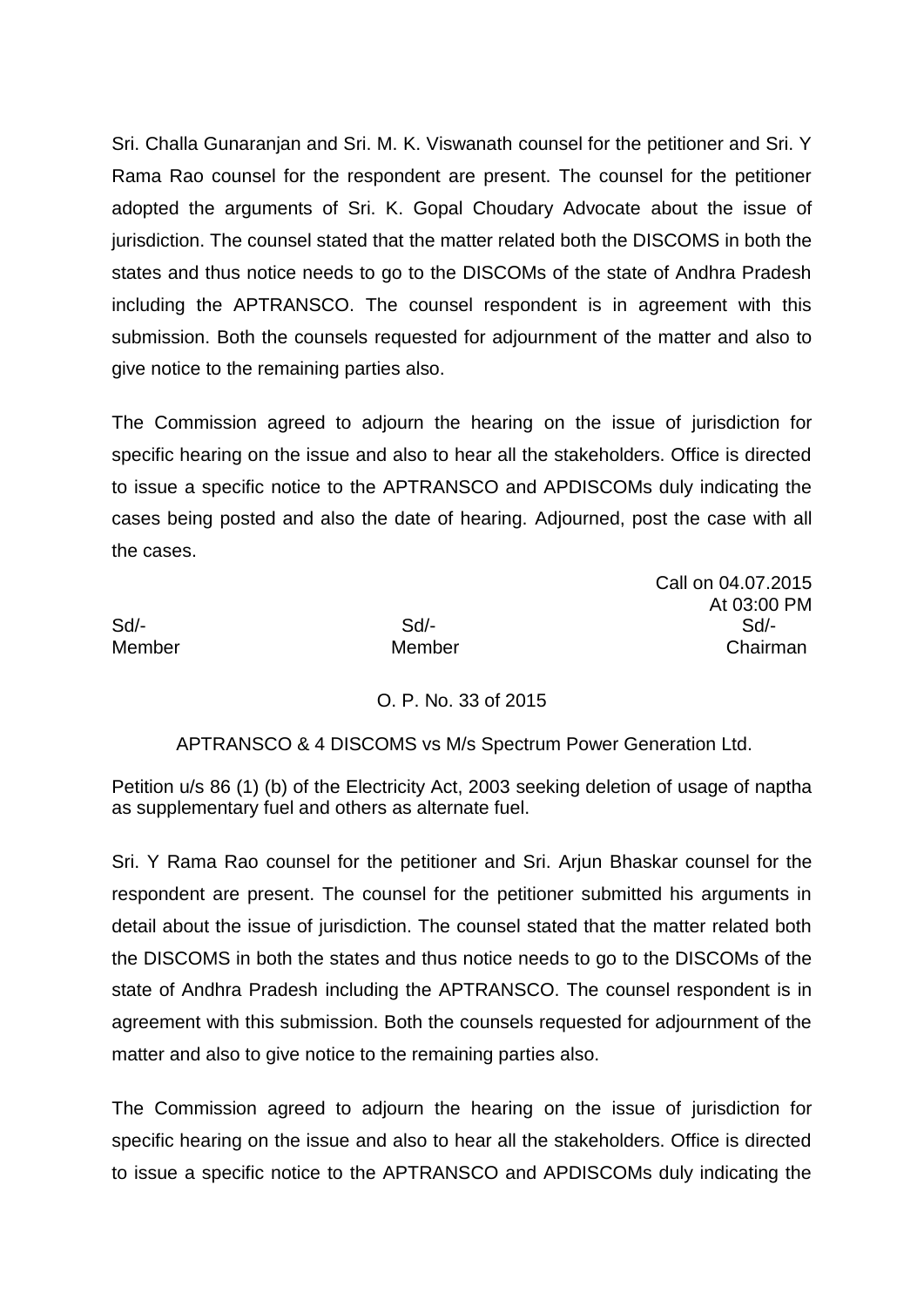Call on 04.07.2015 At 03:00 PM Sd/- Sd/- Sd/- Member Member Chairman

## O. P. (SR) No. 07 of 2015

M/s Spectrum Power Generation Ltd. Vs APTRANSCO & 5 others

Petition filed under Section 86 (1) (f) read with sections 86 (1) (a) and 86 (1) (k) of the Electricity Act, 2003 for approval of completed capital cost incurred by the petitioner.

Sri. Arjun Bhaskar counsel for the petitioner and Sri. Y Rama Rao counsel for the respondent are present. The counsel for the petitioner adopted the arguments of Sri. K. Gopal Choudary Advocate about the issue of jurisdiction. The counsel stated that the matter related both the DISCOMS in both the states and thus notice needs to go to the DISCOMs of the state of Andhra Pradesh including the APTRANSCO. The counsel respondent is in agreement with this submission. Both the counsels requested for adjournment of the matter and also to give notice to the remaining parties also.

The Commission agreed to adjourn the hearing on the issue of jurisdiction for specific hearing on the issue and also to hear all the stakeholders. Office is directed to issue a specific notice to the APTRANSCO and APDISCOMs duly indicating the cases being posted and also the date of hearing. Adjourned, post the case with all the cases.

> Call on 04.07.2015 At 03:00 PM

Member Member Chairman

## R. P. (SR) No. 05 of 2015

M/s Guttaseema Wind Energy Company Pvt. Ltd. Vs APTRANSCO & DISCOMS Petition for review of the order in OP Nos. 6 & 7 of 2009 dt. 22.04.2013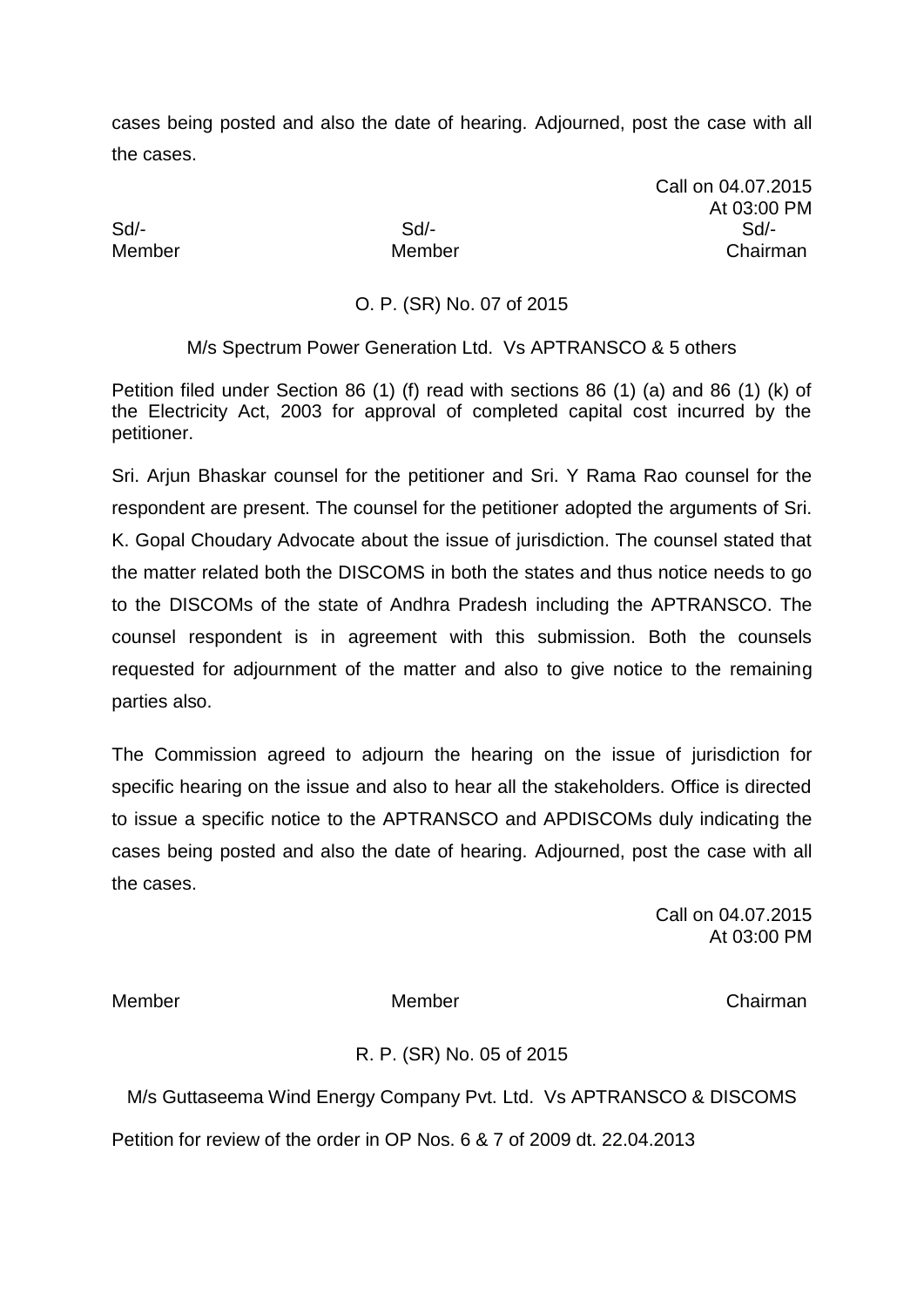Sri. Challa Gunaranjan and Sri. M. K. Viswanath counsel for the petitioner and Sri. Y Rama Rao counsel for the respondent are present. The counsel for the petitioner adopted the arguments of Sri. K. Gopal Choudary Advocate about the issue of jurisdiction. The counsel stated that the matter related both the DISCOMS in both the states and thus notice needs to go to the DISCOMs of the state of Andhra Pradesh including the APTRANSCO. The counsel respondent is in agreement with this submission. Both the counsels requested for adjournment of the matter and also to give notice to the remaining parties also.

The Commission agreed to adjourn the hearing on the issue of jurisdiction for specific hearing on the issue and also to hear all the stakeholders. Office is directed to issue a specific notice to the APTRANSCO and APDISCOMs duly indicating the cases being posted and also the date of hearing. Adjourned, post the case with all the cases.

Call on 04.07.2015

At 03:00 PM

|        |        | At 03:00 PN |
|--------|--------|-------------|
| Sd/-   | Sd     | $Sd$ -      |
| Member | Member | Chairman    |
|        |        |             |

R. P. (SR) No. 06 of 2015

 APTRANSCO & DISCOMS vs M/s Guttaseema Wind Energy Company Pvt. Ltd. Petition for review of the order in OP Nos. 6 & 7 of 2009 dt. 22.04.2013

Sri. Y Rama Rao counsel for the petitioner and Sri. Challa Gunaranjan and Sri. M. K. Viswanath counsel for the respondent are present. The counsel for the respondent adopted the arguments of Sri. K. Gopal Choudary Advocate about the issue of jurisdiction. The counsel stated that the matter related both the DISCOMS in both the states and thus notice needs to go to the DISCOMs of the state of Andhra Pradesh including the APTRANSCO. The counsel petitioner is in agreement with this submission. Both the counsels requested for adjournment of the matter and also to give notice to the remaining parties also.

The Commission agreed to adjourn the hearing on the issue of jurisdiction for specific hearing on the issue and also to hear all the stakeholders. Office is directed to issue a specific notice to the APTRANSCO and APDISCOMs duly indicating the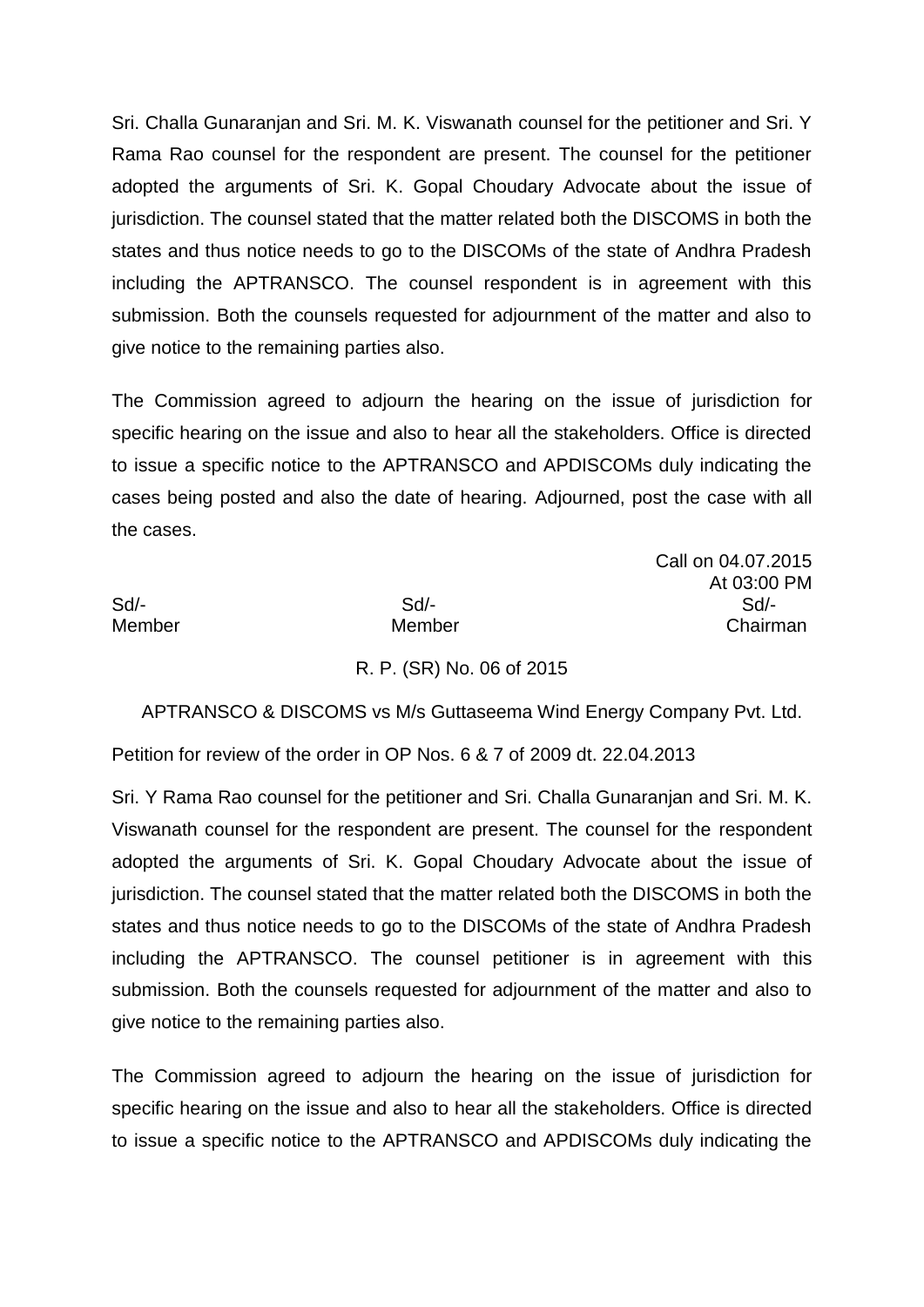Call on 04.07.2015 At 03:00 PM Sd/- Sd/- Sd/- Member Member Chairman

## O. P. No. 52 of 2015

M/s Lanco Kondapalli Power Ltd. Vs APPCC, APTRANSCO & DISCOMS

Petition u/s 86 (1) (f) for reimbursement of minimum fuel off-take charges and other fuel transportation charges being part of monthly bills.

Sri. Challa Gunaranjan and Sri. M. K. Viswanath counsel for the petitioner and Sri. Y Rama Rao counsel for the respondent are present. The counsel for the petitioner adopted the arguments of Sri. K. Gopal Choudary Advocate about the issue of jurisdiction. The counsel stated that the matter related both the DISCOMS in both the states and thus notice needs to go to the DISCOMs of the state of Andhra Pradesh including the APTRANSCO. The counsel respondent is in agreement with this submission. Both the counsels requested for adjournment of the matter and also to give notice to the remaining parties also.

The Commission agreed to adjourn the hearing on the issue of jurisdiction for specific hearing on the issue and also to hear all the stakeholders. Office is directed to issue a specific notice to the APTRANSCO and APDISCOMs duly indicating the cases being posted and also the date of hearing. Adjourned, post the case with all the cases.

Call on 04.07.2015 At 03:00 PM Sd/- Sd/- Sd/- Member Member Chairman

> O. P. No. 59 of 2015 And I*.* A. No. 13 of 2015

## M/s KSK Mahanadi Power Company Ltd. Vs DISCOMS

Petition u/s 86 (1) (f) of the Electricity Act, 2003 for adjudication of dispute relating to claim of respondents towards liquidated damages of Rs. 23.60 crs under Article 4.8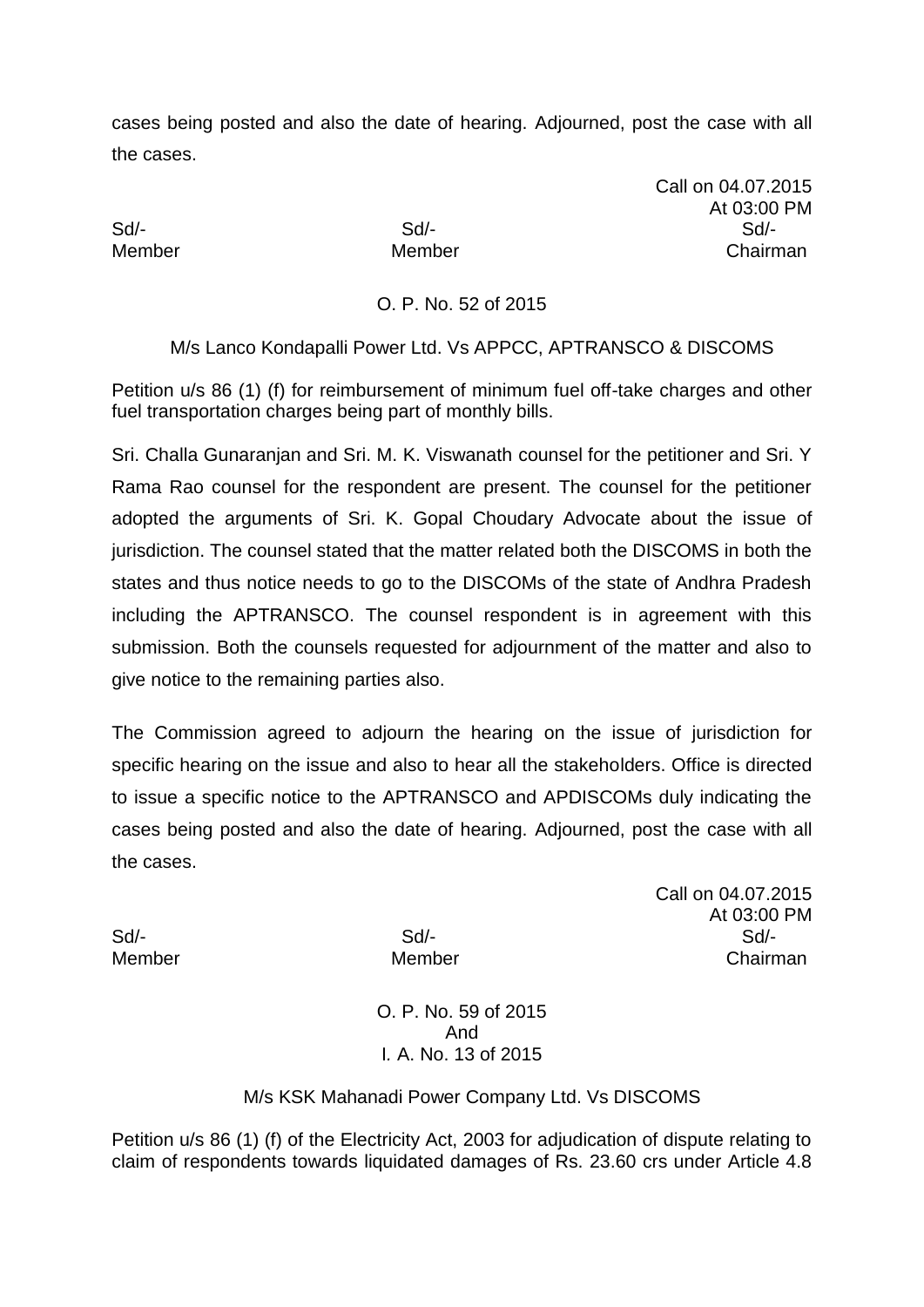of the power purchase agreement (PPA) dated 31.07.2012 entered between the parties.

Sri. Gurutwar Hebbar Regulatory Incharge and Sri. A Sreekanth DGM Business Development being representatives of the petitioner and Sri. Y Rama Rao counsel for the respondents are present. The representative of the petitioner stated that the petitioner has already filed a petition for amendment of the title and hence the issue jurisdiction would not arise, therefore the petition may not be tagged to the batch of cases. However the counsel for the respondents opposed the same.

The Commission directed the parties to make submissions on the issue of jurisdiction also and adjourned the matter along with the batch.

Sd/- Sd/- Sd/- Member Member Chairman

# O. P. No. 60 of 2015

## DISCOMS & APPCC vs M/s KSK Mahanadi Power Company Ltd. & 4 others

Petition u/s 86 (1) (f) of the Electricity Act, 2003 for directions on illegal claim of Rs. 66.31 crs towards the transmission charges for the period  $16<sup>th</sup>$  June, 2013 to  $13<sup>th</sup>$ August, 2013 and capacity charges for the period  $16<sup>th</sup>$  June, 2013 to 26<sup>th</sup> July, 2013 by illegal invoking letter of credit by M/s KSK Mahanadi Power Company Ltd., for the period without supplying power to the petitioners.

Sri. Y Rama Rao counsel for the petitioners and Sri. Gurutwar Hebbar Regulatory Incharge and Sri. A Sreekanth DGM Business Development being representatives of the respondent are present. The representative of the respondent stated that the petitioners have to take steps to file a petition for amendment of the title and upon such filing the issue jurisdiction would not arise, therefore the petition may not be tagged to the batch of cases. However the counsel for the petitioenr opposed the same.

The Commission directed the parties to make submissions on the issue of jurisdiction also and adjourned the matter along with the batch.

> Call on 04.07.2015 At 03:00 PM

Call on 04.07.2015

At 03:00 PM

Sd/- Sd/- Sd/-

Member Member Chairman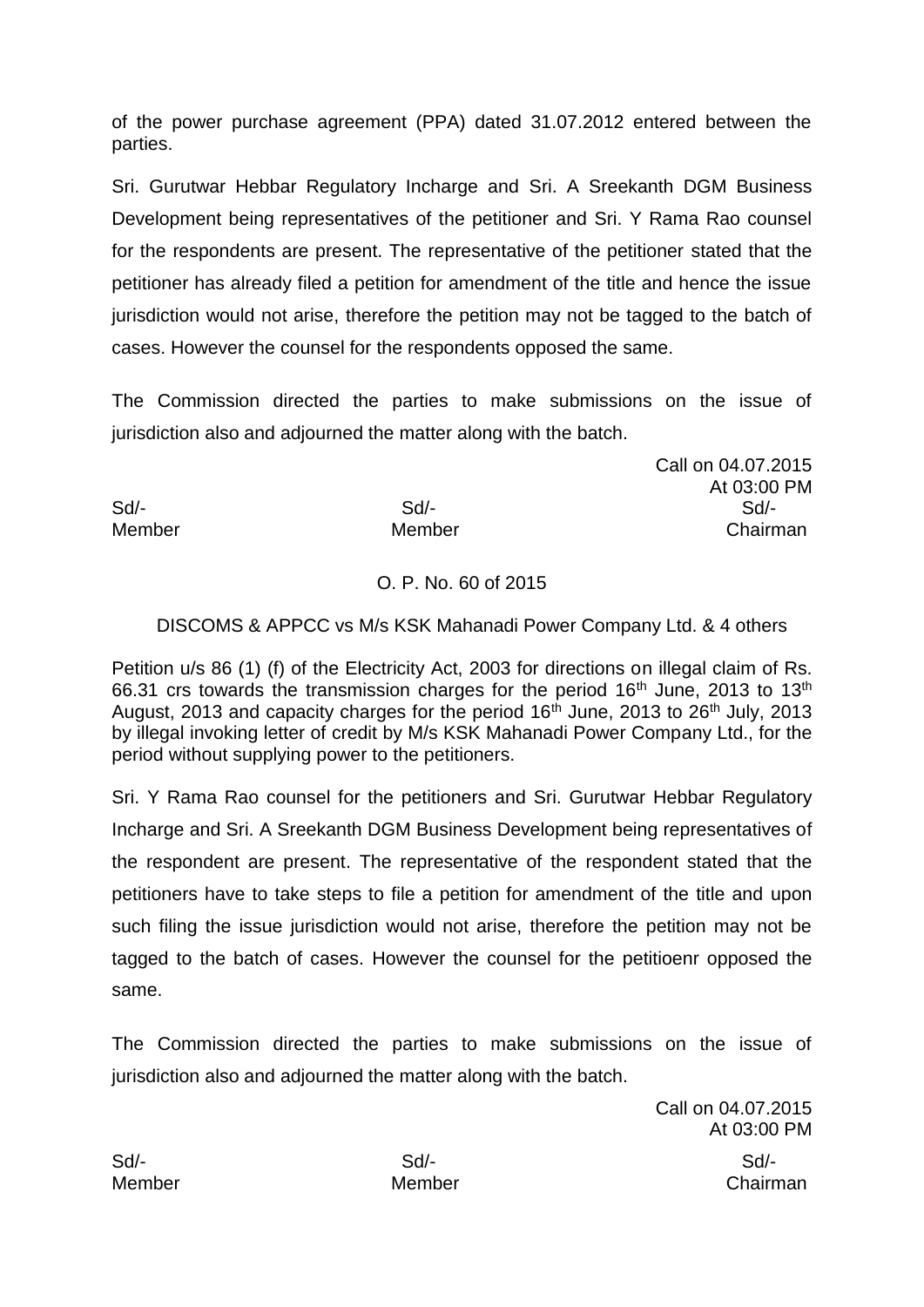## O. P. No. 68 of 2015

## M/s KSK Mahanadi Power Company Ltd. vs DISCOMS

Petition filed u/s 86 (1) (f) of the Electricity Act, 2003 seeking adjudication of disputes arising under the power purlchase agreement dated 31.07.2012 between the parties.

Sri. Gurutwar Hebbar Regulatory Incharge and Sri. A Sreekanth DGM Business Development being representatives of the petitioner and Sri. Y Rama Rao counsel for the respondents are present. The representative of the petitioner stated that the petitioner has already filed a petition for amendment of the title and hence the issue jurisdiction would not arise, therefore the petition may not be tagged to the batch of cases. However the counsel for the respondents opposed the same.

The Commission directed the parties to make submissions on the issue of jurisdiction also and adjourned the matter along with the batch.

Sd/- Sd/- Sd/- Member Member Chairman

Call on 04.07.2015 At 03:00 PM

O. P. No. 67 of 2015

M/s Bharath Alluminium Company Ltd. vs PTC India Ltd., & 2 others

Petition filed u/s 86 (1) (f) of the Electricity Act, 2003 for recovery of compensation deducted from the petitioner purportedly towards non-supply of power.

Sri. K Gopal Choudary counsel for the petitioner and Sri. Y Rama Rao counsel for the respondent DISCOM and Sri. Ravi Kishore along with Sri. Pramod Kumar counsel for the PTC India Limited are present. The counsel for the petitioner submitted his arguments in detail about the issue of jurisdiction. The counsel stated that the matter related both the DISCOMS in both the states and thus notice needs to go to the DISCOMs of the state of Andhra Pradesh. The counsel respondent is in agreement with this submission. Both the counsels requested for adjournment of the matter and also to give notice to the remaining parties also.

The Commission agreed to adjourn the hearing on the issue of jurisdiction for specific hearing on the issue and also to hear all the stakeholders. Office is directed to issue a specific notice to the APTRANSCO and APDISCOMs duly indicating the